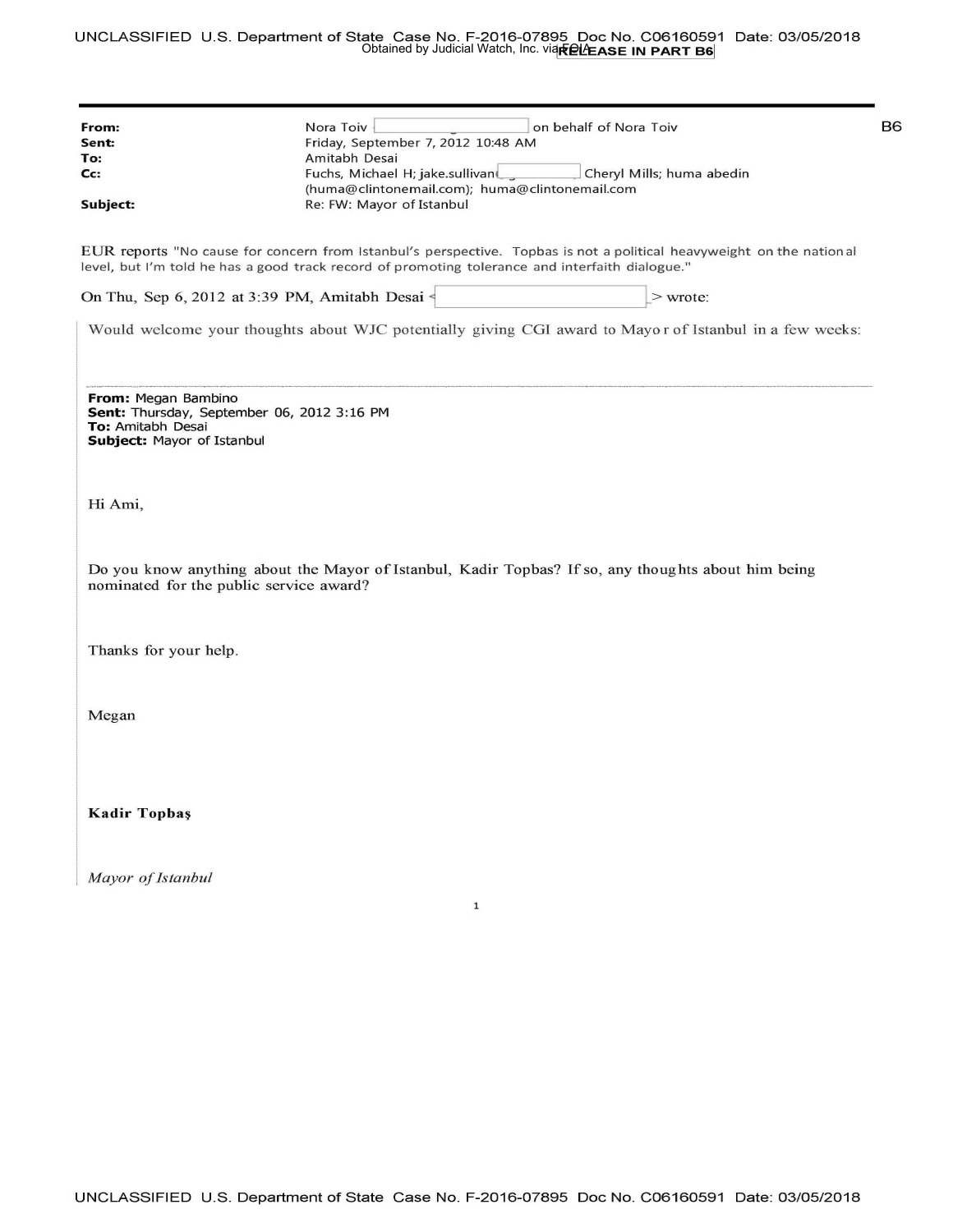## **UNCLASSIFIED U .S. Department of State Case No. F-2016-07895 Doc No. C06160591 Date: 03/05/2018**  Obtained by Judicial Watch, Inc. via FOIA

*Mr. Topbas is the current Mayor of Istanbul and President of United Cities and Local Governments, and an expert in urban rehabilitation, social transformation and the management of the urban challenges faced by fast-growing cities.* 

Facts (source)

- graduated as an architect and later obtained a PhD in architectural history at Istanbul University  $\bullet$
- worked as a freelance architect for several years

between 1994 and 1998, he served as the architectura I adviser to Istanbul Mayor (and now Prime Minister) Recep Tayyip Erdogan, overseeing the restoration of a number of historic buildings in the city

- appointed as deputy director of the Ministry of Culture's Heritage Protection and Monuments
- 1999-2004 Mayor of Beyoglu district in Istanbul

2004-present Mayor of Istanbul; re-elected for a second term in 2009 and recently announced his candidacy for a third term in elections in 2004

- since 2007 co-president of the United Cities and Local Governments organization, where he focuses on:
	- o supporting decentralization in developing countries
	- $\circ$  corporate  $-\text{city}$  partnerships
	- o city development strategies
	- o disaster risk reduction
- In 2008, he was short-listed for the World Mayor Award  $\bullet$
- Mayor Topbas visited Brooklyn this April where he was presented with a special award during the Turkish Cultural Center's annual Friendship Dinner at the Baku Palace
- In July 2012, he was nominated as a member of the post-MDGs High-Level Panel

Megan Bambino

Program Manager

CLINTON GLOBAL INITIATIVE

2